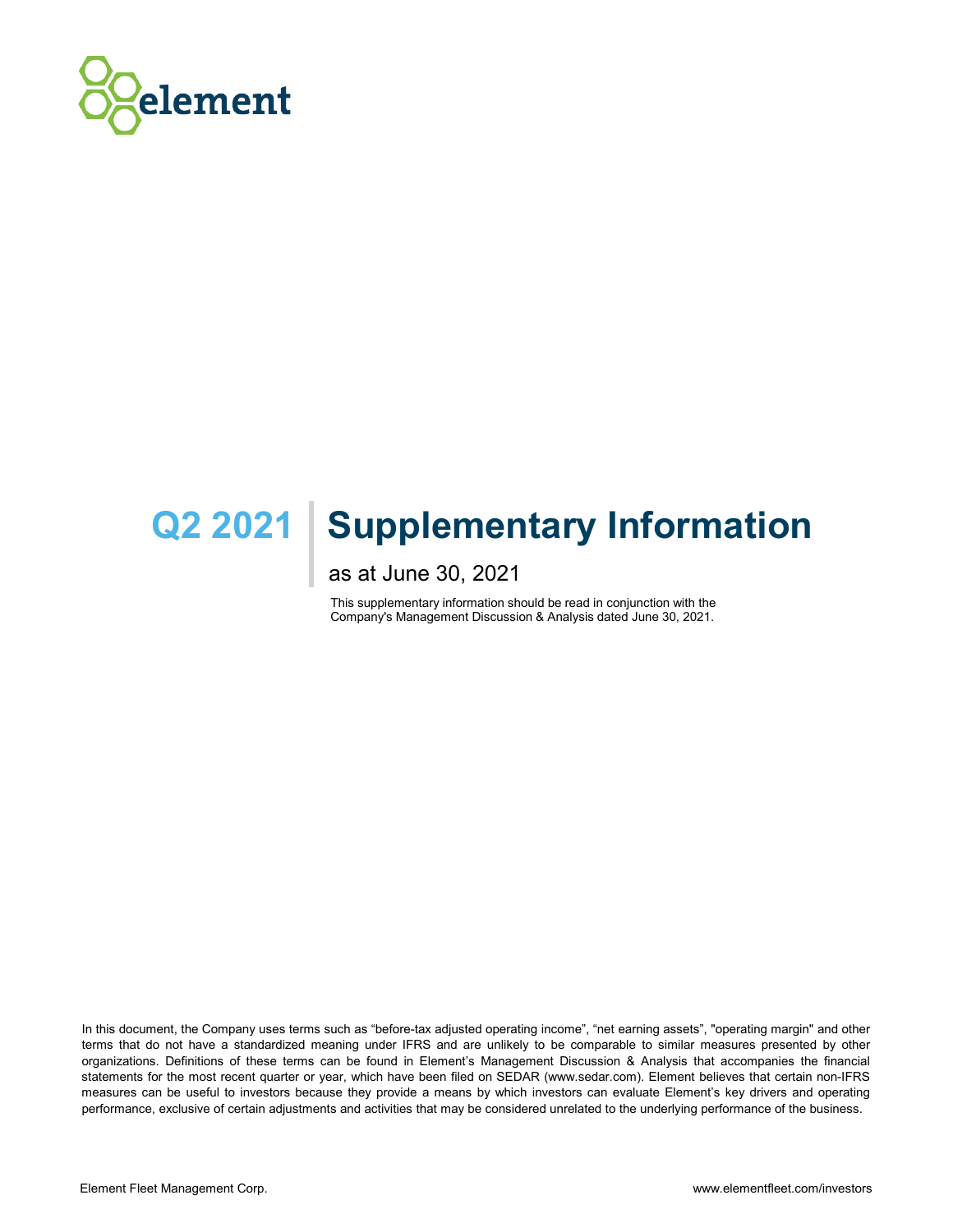The following pages provide information management believes is relevant to an assessment and understanding of the financial condition, results and operations of Element Fleet Management Corp. (the "Company" or "Element") as at and for the threeand six-month periods ended June 30, 2021, and should be read in conjunction with the Company's Management Discussion & Analysis and interim condensed consolidated financial statements and accompanying notes for the three- and six-month periods ended June 30, 2021. All monetary figures are in millions of Canadian dollars unless otherwise noted or for per share amounts. Additional information regarding the Company is available on SEDAR at www.sedar.com and on the Company's website at www.elementfleet.com.

## **CAUTIONARY STATEMENT**

**THIS ANALYSIS HAS BEEN PREPARED TAKING INTO CONSIDERATION INFORMATION AVAILABLE TO JULY 27, 2021. CERTAIN STATEMENTS CONTAINED IN THIS REPORT CONSTITUTE "FORWARD- LOOKING STATEMENTS". IN SOME CASES THE FORWARD-LOOKING STATEMENTS CAN BE IDENTIFIED BY WORDS OR PHRASES SUCH AS "MAY", "CAN", "WILL", "EXPECT", "GUIDANCE", "PLAN", "ANTICIPATE", "TARGET", "INTEND", "POTENTIAL", "ESTIMATE", "BELIEVE" OR THE NEGATIVE OF THESE TERMS, OR OTHER SIMILAR EXPRESSIONS INTENDED TO IDENTIFY FORWARD-LOOKING STATEMENTS, INCLUDING, AMONG OTHERS, STATEMENTS REGARDING ELEMENT'S TRANSFORMATION PLAN, GROWTH PROSPECTS AND OBJECTIVES, EXPECTATIONS REGARDING SYNDICATION, ABILITY TO DRIVE OPERATIONAL EFFICIENCIES, ASSETS, BUSINESS STRATEGY, COMPETITIVE POSITIONING, ABILITY TO CREATE VALUE FOR SHAREHOLDERS, THE EVOLUTION OF ELEMENT'S BUSINESS, THE AVAILABILITY OF FUNDS FROM OPERATIONS, CASH FLOW GENERATION, BUSINESS INTEGRATION, STRATEGIC ASSESSMENT, BUSINESS OUTLOOK, ELEMENT'S DIVIDEND POLICY AND THE PAYMENT OF FUTURE DIVIDENDS, ELEMENT'S PROPOSED SHARE PURCHASES, INCLUDING THE NUMBER OF COMMON SHARES TO BE REPURCHASED, THE TIMING THEREOF AND TSX ACCEPTANCE OF THE NORMAL COURSE ISSUER BID AND ANY RENEWAL THEREOF AND OTHER EXPECTATIONS REGARDING FINANCIAL OR OPERATING PERFORMANCE AND METRICS. SUCH STATEMENTS REFLECT THE COMPANY'S CURRENT VIEWS WITH RESPECT TO FUTURE EVENTS AND ARE SUBJECT TO INHERENT RISKS, UNCERTAINTIES AND NUMEROUS ASSUMPTIONS, INCLUDING, WITHOUT LIMITATION, THE IMPACT OF THE COVID-19 PANDEMIC, GENERAL ECONOMIC CONDITIONS, OPERATIONAL CAPABILITIES, TECHNOLOGICAL DEVELOPMENT, RELIANCE ON DEBT FINANCING, DEPENDENCE ON BORROWERS, INABILITY TO SUSTAIN RECEIVABLES, COMPETITION, INTEREST RATES, REGULATION, INSURANCE, FAILURE OF KEY SYSTEMS, DEBT SERVICE, FUTURE CAPITAL NEEDS AND SUCH OTHER RISKS OR FACTORS DESCRIBED FROM TIME TO TIME IN REPORTS OF ELEMENT, INCLUDING HEREIN AND IN ELEMENT'S MD&A AND ANNUAL INFORMATION FORM, WHICH HAVE BEEN FILED ON SEDAR AND MAY BE ACCESSED AT WWW.SEDAR.COM. THE COVID-19 PANDEMIC HAS CAST ADDITIONAL UNCERTAINTY ON ELEMENT'S INTERNAL EXPECATIONS, ESTIMATES, PROJECTIONS, ASSUMPTIONS AND BELIEFS. THE DURATION, EXTENT AND SEVERITY OF THE IMPACT THE COVID-19 PANDEMIC, INCLUDING MESAURES TO PREVENT ITS SPREAD, WILL HAVE ON ELEMENT'S BUSINESS IS HIGHLY UNCERTAIN AND DIFFICULT TO PREDICT AT THIS TIME.**

**BY THEIR NATURE, FORWARD-LOOKING STATEMENTS INVOLVE NUMEROUS ASSUMPTIONS, KNOWN AND UNKNOWN RISKS AND UNCERTAINTIES, BOTH GENERAL AND SPECIFIC, WHICH CONTRIBUTE TO THE POSSIBILITY THAT PREDICTIONS, FORECASTS, PROJECTIONS AND OTHER FORMS OF FORWARD-LOOKING INFORMATION MAY NOT OCCUR OR BE ACHIEVED. MANY FACTORS COULD CAUSE ELEMENT'S ACTUAL RESULTS, PERFORMANCE OR ACHIEVEMENTS TO BE MATERIALLY DIFFERENT FROM ANY FUTURE RESULTS, PERFORMANCE OR ACHIEVEMENTS THAT MAY BE EXPRESSED OR IMPLIED BY SUCH FORWARD-LOOKING STATEMENTS AND READERS ARE CAUTIONED THAT THE LIST OF FACTORS IN THE FOREGOING PARAGRAPH IS NOT EXHAUSTIVE. SHOULD ONE OR MORE OF THESE RISKS OR UNCERTAINTIES MATERIALIZE, OR SHOULD ASSUMPTIONS UNDERLYING THE FORWARD-LOOKING STATEMENTS PROVE INCORRECT, ACTUAL RESULTS MAY VARY MATERIALLY FROM THOSE DESCRIBED HEREIN AS INTENDED, PLANNED, ANTICIPATED, BELIEVED, ESTIMATED OR EXPECTED. ACCORDINGLY, READERS ARE CAUTIONED NOT TO PLACE UNDUE RELIANCE ON FORWARD-LOOKING STATEMENTS OR INTERPRET OR REGARD FORWARD-LOOKING STATEMENTS AS GUARANTEES OF FUTURE OUTCOMES, AS NO FORWARD-LOOKING STATEMENT MAY BE GUARANTEED. EXCEPT AS MAY BE REQUIRED BY APPLICABLE CANADIAN SECURITIES LAWS, THE COMPANY DOES NOT INTEND, AND DISCLAIM ANY OBLIGATION TO UPDATE OR REWRITE ANY FORWARD-LOOKING STATEMENTS WHETHER ORAL OR WRITTEN AS A RESULT OF NEW INFORMATION, FUTURE EVENTS OR OTHERWISE.**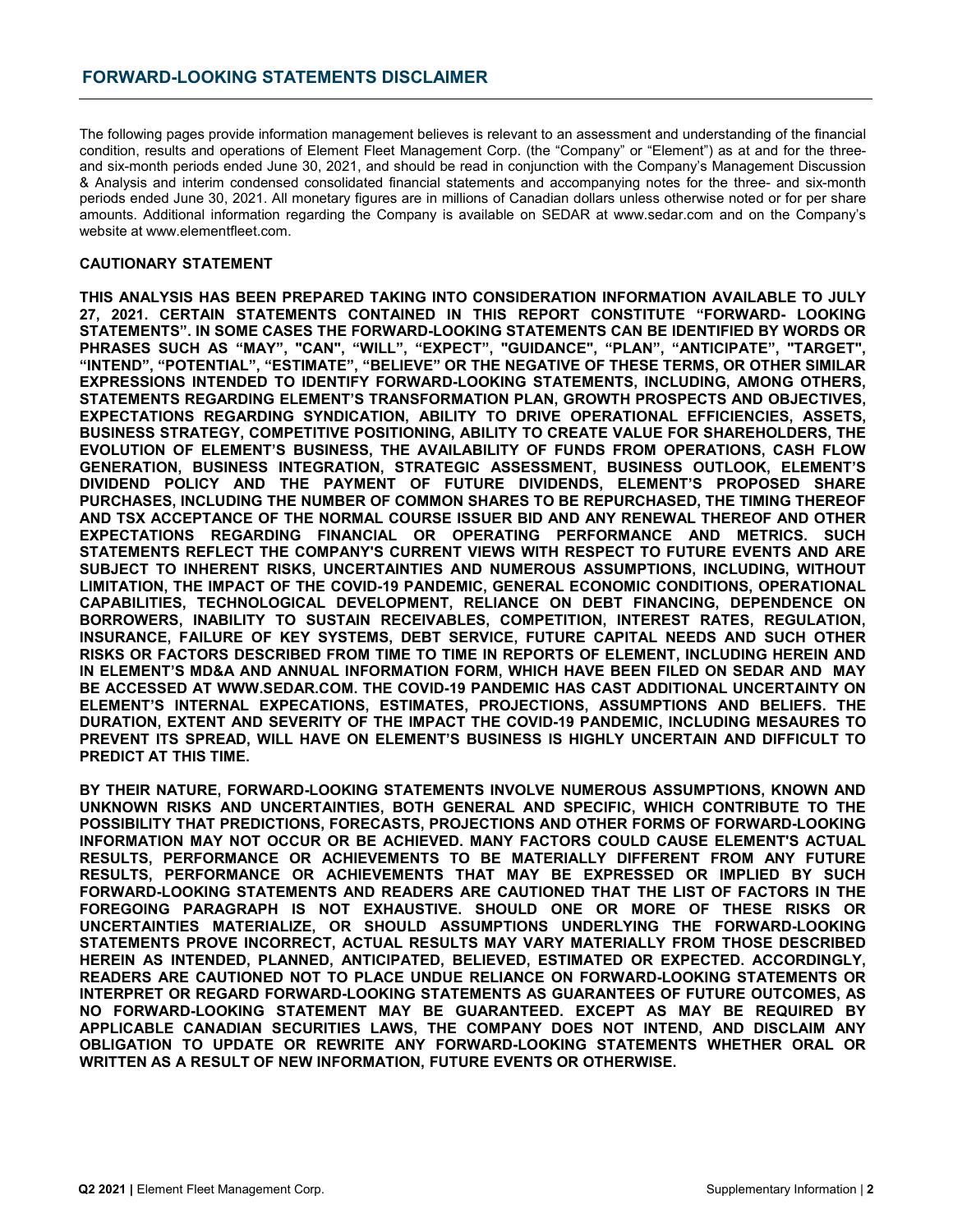# **TABLE OF CONTENTS**

#### **Section Content**

### **STRATEGIC PRIORITIES**

- **A. Aggressively pursue organic growth and demonstrate the scalability of our operating platform by magnifying 4-6% annual net revenue growth into high single-digit to low double-digit operating income growth**
- 1.1.1 Operating margins
- 1.1.2 Annual net revenue growth
- 1.1.3 Adjusted operating income growth
- 1.2.1 Illustrative U.S./Canadian sales timeline from prospect to deal close
- 1.2.2 Deals closed in the period
- 1.2.3 Illustrative U.S./Canadian service implementation, billing and payment timeline
- 1.2.4 Illustrative U.S./Canadian lease timeline from order to origination, billing and payment
- 1.3.1 Net revenue growth quarter-over-same-quarter-prior-year (YoY) in Australia and New Zealand – in local currency (Australian dollars)
- 1.3.2 Net revenue growth YoY in Mexico in local currency
- 1.3.3 Net revenue growth YoY in the U.S. and Canada in U.S. dollars
- 1.3.4 Global net revenue growth YoY
- 1.4 Global adjusted operating income growth YoY
- **B. Advance a capital-lighter business model by increasing service penetration and strategically syndicating fleet assets, which enhances return on equity**
- 2.1 Net revenue by geography and line item, and service revenue by geography, nature and product
- 2.2 Quarterly syndication volume and revenue yield
- 2.3 Quarterly average net earning asset mix and pre-tax return on common equity
- 2.4 Debt and equity relative to assets under management
- 2.5.1 Global assets under management on a constant currency basis
- 2.5.2 1Q21 -> 2Q21 Assets under management
- 2.5.3 1Q21 -> 2Q21 End-of-period net earning assets
- **C. Achieve high single-digit to low double-digit annual free cash flow growth and predictably return excess equity to shareholders by way of growing common dividends and share buybacks**
- 3.1.1 Free cash flow
- 3.1.2 Free cash flow and adjusted operating income per share
- 3.2 Value of tax assets
- 3.3 NCIB activity
- 3.4 Changes in common shares issued and outstanding during the NCIB period to date
- 3.5 Common dividends

## **ELECTRIC VEHICLES**

- 4.1 EV penetration of Element clients' fleets
- 4.2 Current estimates as to the timing of battery electric vehicles achieving total cost of ownership/operation (TCO) and purchase price (PP) parity with internal combustion engine vehicles

## **EARNING ASSET DIVERSITY**

5.1 Earning asset diversity across industries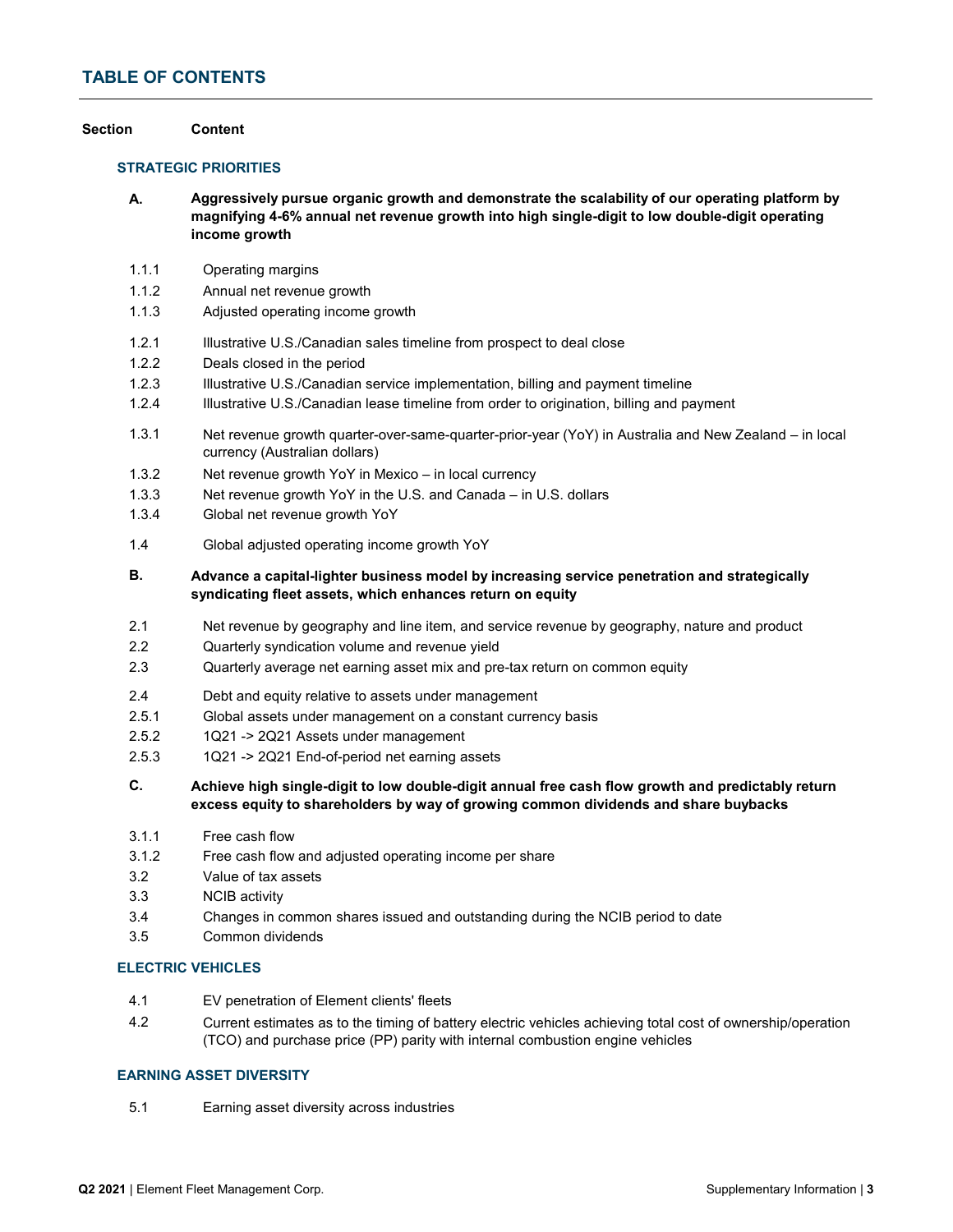# **Strategic Priorities**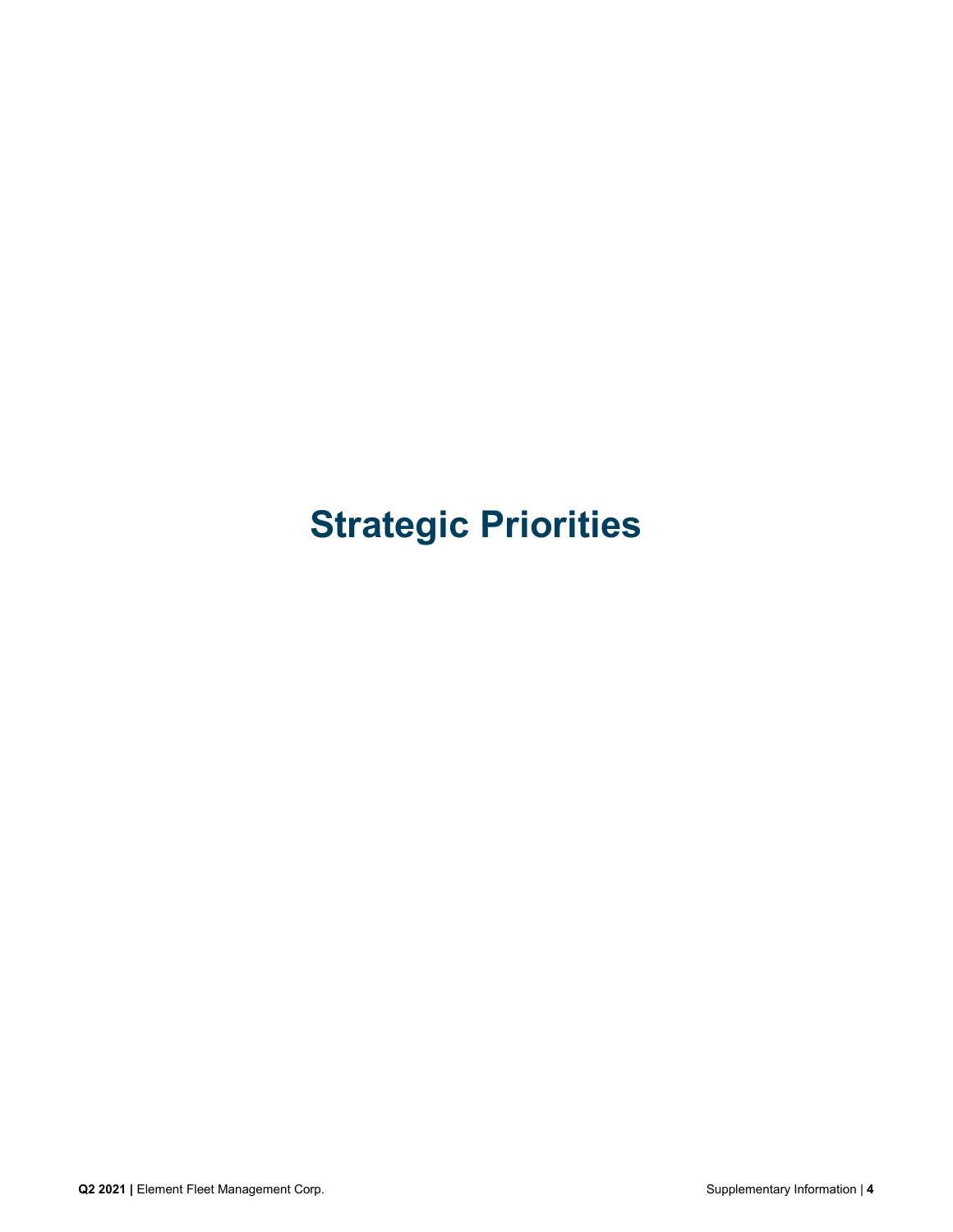**A. Aggressively pursue organic growth and demonstrate the scalability of our operating platform (1.1.1) by magnifying 4-6% annual net revenue growth (1.1.2) into high single-digit to low double-digit operating income growth (1.1.3)**

# **1.1.1 Operating margins**

| 2Q20        | 2Q21                     | 1H <sub>20</sub> | 1H <sub>21</sub>         |
|-------------|--------------------------|------------------|--------------------------|
| 49.3%       | 53.7%                    | 50.9%            | 54.5%                    |
|             |                          |                  |                          |
|             |                          |                  |                          |
|             | <b>Constant currency</b> |                  | <b>Constant currency</b> |
| <b>2Q20</b> | <b>2Q21</b>              | 1H <sub>20</sub> | 1H <sub>21</sub>         |

*All dollar amounts are C\$ millions*

# **1.1.2 Annual net revenue growth**

| 2Q20        | Growth                   |    | 2Q21        | 1H20             |                          | <b>Growth</b> | 1H <sub>21</sub> |
|-------------|--------------------------|----|-------------|------------------|--------------------------|---------------|------------------|
| \$226       | \$10                     | 4% | \$235       | \$473            | \$11                     | 2%            | \$484            |
|             |                          |    |             |                  |                          |               |                  |
|             |                          |    |             |                  |                          |               |                  |
|             | <b>Constant currency</b> |    |             |                  | <b>Constant currency</b> |               |                  |
| <b>2Q20</b> | <b>Growth</b>            |    | <b>2Q21</b> | 1H <sub>20</sub> | <b>Growth</b>            |               | 1H <sub>21</sub> |

# **1.1.3 Adjusted operating income growth**

| 2Q20        | <b>Growth</b> |                          | 2Q21        | 1H <sub>20</sub> | <b>Growth</b>            |  | 1H21             |
|-------------|---------------|--------------------------|-------------|------------------|--------------------------|--|------------------|
| \$111       | \$15          | 14%                      | \$127       | \$240            | \$23<br>10%              |  | \$264            |
|             |               |                          |             |                  |                          |  |                  |
|             |               |                          |             |                  |                          |  |                  |
|             |               | <b>Constant currency</b> |             |                  | <b>Constant currency</b> |  |                  |
| <b>2Q20</b> | <b>Growth</b> |                          | <b>2Q21</b> | 1H <sub>20</sub> | <b>Growth</b>            |  | 1H <sub>21</sub> |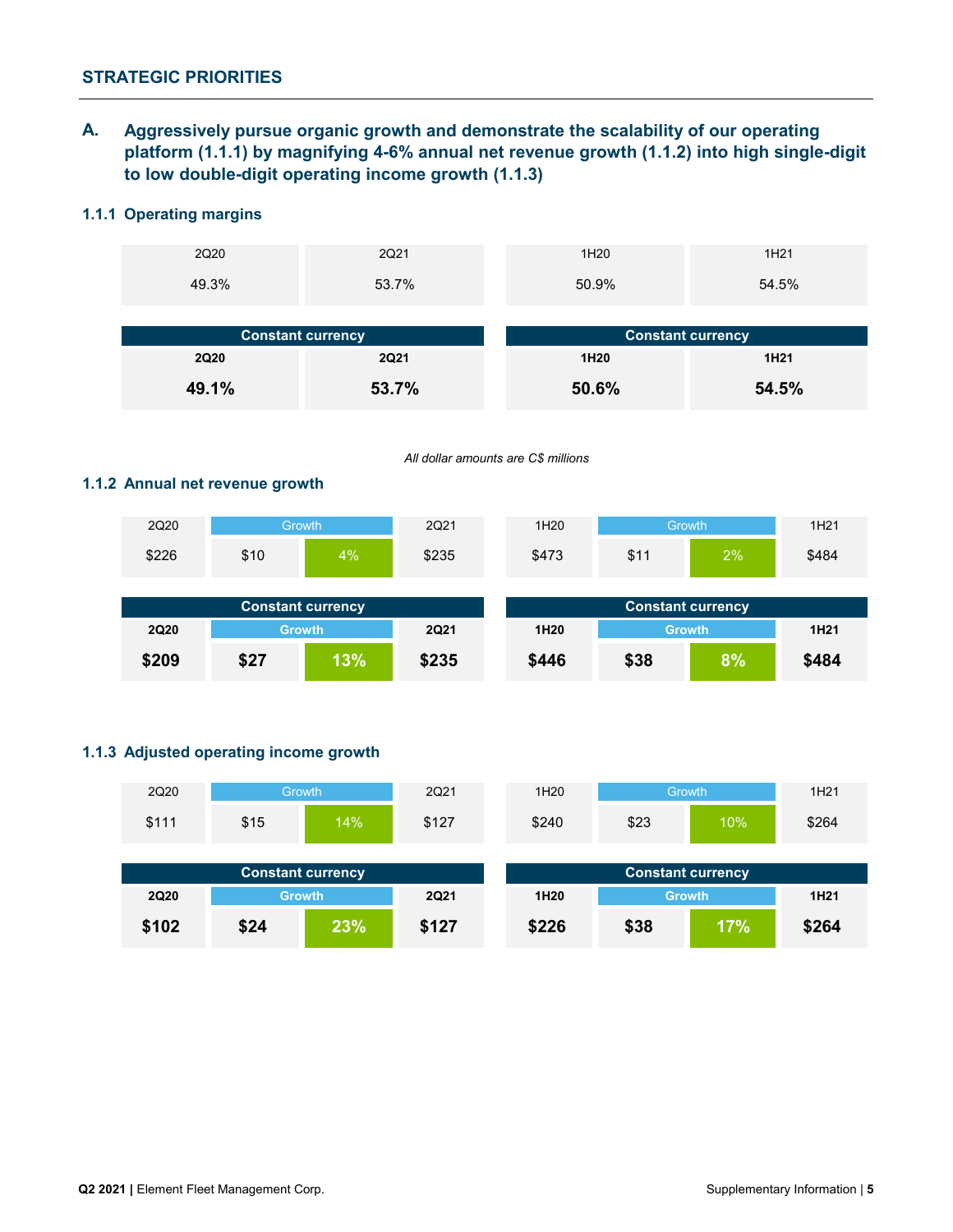

## **1.2.1 Illustrative U.S./Canadian sales timeline from prospect to deal close**

## **1.2.2 Deals closed in the period**

Our aggressive pursuit of organic growth is guided by our global growth strategy, three planks of which are (i) increasing client profitability and service penetration (share of wallet), (ii) winning new clients from other FMCs (stealing market share) and (iii) converting self-managed fleets into Element clients. Our commercial teams were successful on all three fronts in Q2 and H1 in each of our operating geographies. Every "Revenue unit" represents either a lease or a single service to be provided to a specific vehicle. **It's important to note that** we often provide financing *and* more than one service to a single vehicle. Therefore, **a single vehicle can represent multiple "revenue units".** It's also important to note that revenue units will vary in their timing and degree of contribution to net revenue, operating income, cash flow and return on equity. (The figures in this table exclude Armada.)

|                           |                 | <b>2Q20</b>      |                 | <b>2Q21</b>      | 1H20            |                  |                 | <b>1H21</b>      |
|---------------------------|-----------------|------------------|-----------------|------------------|-----------------|------------------|-----------------|------------------|
|                           | Deals<br>closed | Revenue<br>units | Deals<br>closed | Revenue<br>units | Deals<br>closed | Revenue<br>units | Deals<br>closed | Revenue<br>units |
| <b>Share of wallet</b>    |                 |                  |                 |                  |                 |                  |                 |                  |
| Australia and New Zealand | 40              | 880              | 24              | 809              | 41              | 1,239            | 26              | 3,001            |
| Mexico                    | 12              | 3,054            | 27              | 8,827            | 30              | 5,661            | 37              | 12,296           |
| U.S. and Canada           | 64              | 42,368           | 86              | 72,260           | 123             | 66,693           | 171             | 130,596          |
| <b>Subtotal</b>           | 116             | 46,302           | 137             | 81,896           | 194             | 73,593           | 234             | 145,893          |
| <b>Market share</b>       |                 |                  |                 |                  |                 |                  |                 |                  |
| Australia and New Zealand | 3               | 679              | 13              | 95               | 6               | 1,427            | 16              | 1,610            |
| Mexico                    | 11              | 2,692            | 17              | 3.000            | 30              | 7,705            | 36              | 6,810            |
| U.S. and Canada           | 2               | 1,548            | 6               | 20,235           | $\overline{7}$  | 7,762            | 12              | 61,010           |
| <b>Subtotal</b>           | 16              | 4,919            | 36              | 23,330           | 43              | 16,894           | 64              | 69,430           |
| Self-managed              |                 |                  |                 |                  |                 |                  |                 |                  |
| Australia and New Zealand |                 |                  | $\overline{4}$  | 582              | $\overline{2}$  | 4,048            | 10              | 8,332            |
| Mexico                    | 6               | 918              | 4               | 2,066            | 15              | 2,294            | 16              | 4,840            |
| U.S. and Canada           | 1               | 6,275            | 6               | 4,339            | 5               | 10,325           | 15              | 8,302            |
| <b>Subtotal</b>           | $\overline{7}$  | 7,193            | 14              | 6,987            | 22              | 16,667           | 41              | 21,474           |
| <b>Totals</b>             |                 |                  |                 |                  |                 |                  |                 |                  |
| Australia and New Zealand | 43              | 1,559            | 41              | 1,486            | 49              | 6,714            | 52              | 12,943           |
| Mexico                    | 29              | 6,664            | 48              | 13,893           | 75              | 15,660           | 89              | 23,946           |
| U.S. and Canada           | 67              | 50,191           | 98              | 96,834           | 135             | 84,780           | 198             | 199,908          |
| Global                    | 139             | 58,414           | 187             | 112,213          | 259             | 107,154          | 339             | 236,797          |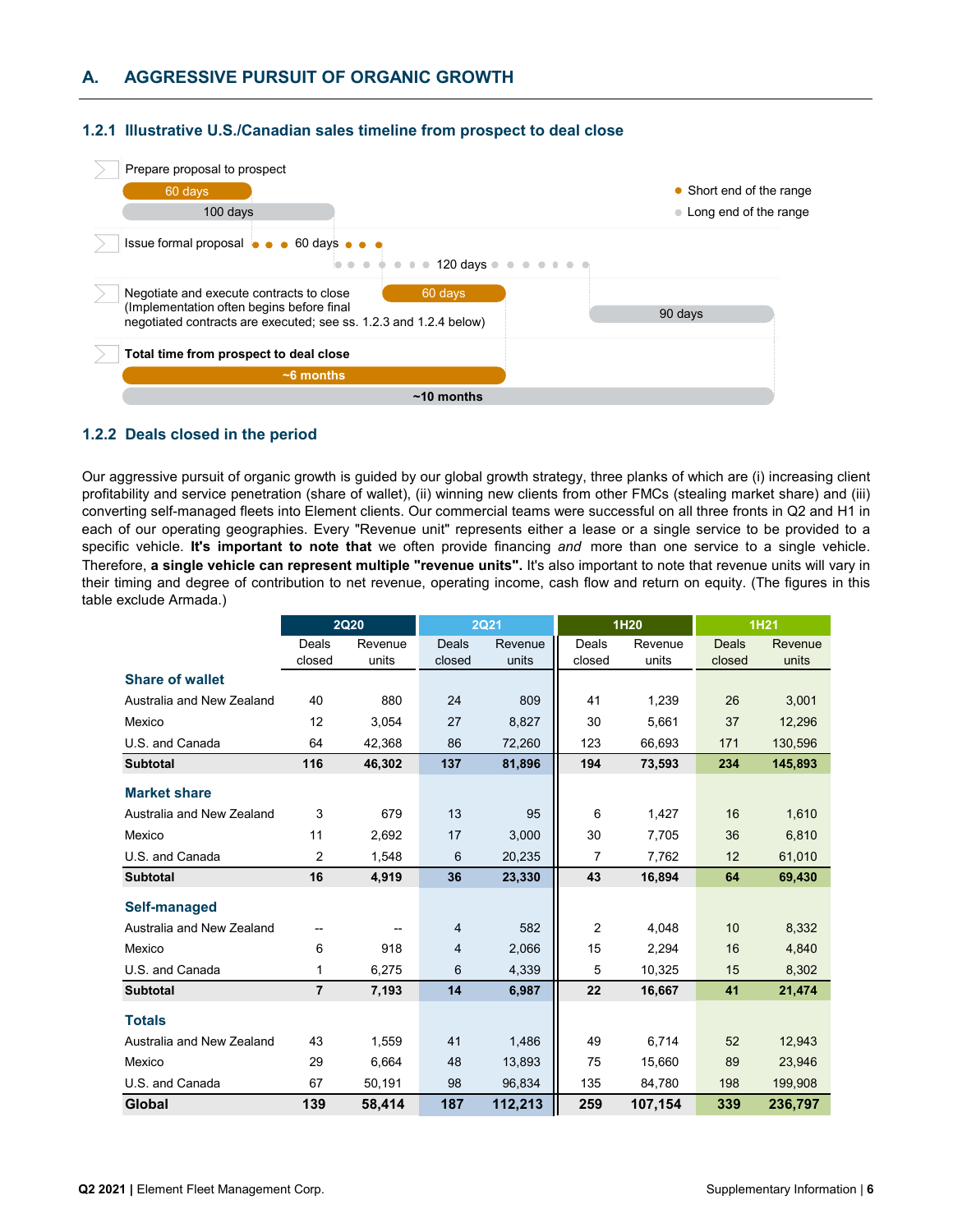# **A. AGGRESSIVE PURSUIT OF ORGANIC GROWTH**

# **1.2.3 Illustrative U.S./Canadian service implementation, billing and payment timeline**

| Implementation, which often begins before final negotiated contracts are executed                                             |                                                                                                                                              |
|-------------------------------------------------------------------------------------------------------------------------------|----------------------------------------------------------------------------------------------------------------------------------------------|
| 30 days                                                                                                                       | • Short end of the range for services                                                                                                        |
| 75 days                                                                                                                       | • Long end of the range for services                                                                                                         |
| 45 days ●                                                                                                                     | Upon implementation, service is available to the client; first service bill is issued (and revenue recognized) within ~45-60 days<br>60 davs |
| Within $\sim$ 15-20 days of first bill issuance,<br>first payment of service charges received; first recognition of cash flow | $\bullet$ 15 days $\bullet$<br>$\bullet$ 20 days $\bullet$                                                                                   |
| Total time from service being made available, to receipt and recognition of cash flow                                         |                                                                                                                                              |
| $~1$ months                                                                                                                   |                                                                                                                                              |
| $\sim$ 5 months                                                                                                               |                                                                                                                                              |
|                                                                                                                               | Total time from prospect to deal close to receipt and recognition of cash flow from services in the U.S./Canada                              |
| $-9$ / months                                                                                                                 |                                                                                                                                              |
|                                                                                                                               | $\sim$ 15 // months                                                                                                                          |

# **1.2.4 Illustrative U.S./Canadian lease timeline from order to origination, billing and payment**

| Implementation, which often begins before final negotiated contracts are executed                                                                                           |                             |
|-----------------------------------------------------------------------------------------------------------------------------------------------------------------------------|-----------------------------|
| $30$ days<br>• Short end of the range for leases                                                                                                                            |                             |
| $75$ days<br>• Long end of the range for leases                                                                                                                             |                             |
| Order placed during implementation; vehicle production ~60-100 days in US/CA; origination occurs once vehicle is produced<br>$60$ days<br>$100 / \text{days}$               |                             |
| Origination occurs; pre-lease revenue begins to accrue; vehicle delivery can take ~30-60 days<br>$30$ days<br>$60$ days                                                     |                             |
| $\bullet$ 15 days $\bullet$<br>Vehicle delivered to client; additional<br>pre-lease revenue accrues. Can take ~15-60 days to activate lease and issue first bill<br>60 //da |                             |
| Within $\sim$ 15-20 days of first bill issuance,<br>$\bullet$ 15 days $\bullet$<br>first payment of lease and pre-lease charges received; first recognition of cash flow    | $\bullet$ 20 days $\bullet$ |
| Total time from vehicle order to receipt and recognition of cash flow                                                                                                       |                             |
| months                                                                                                                                                                      |                             |
| months                                                                                                                                                                      |                             |
|                                                                                                                                                                             |                             |

**Total time from prospect to deal close to receipt and recognition of cash flow from leasing in the U.S./Canada**

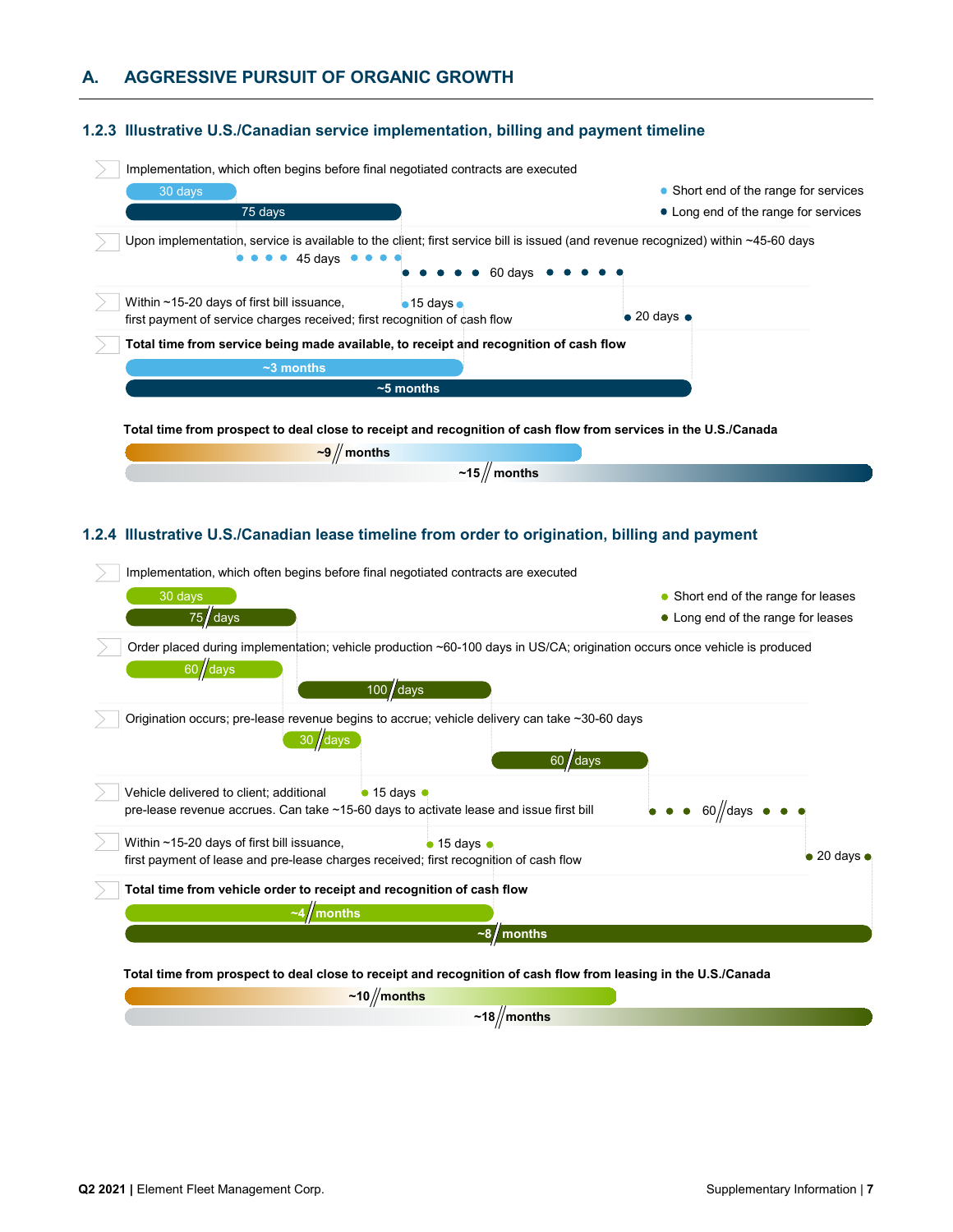# **1.3.1 Net revenue growth quarter-over-same-quarter-prior-year (YoY) in Australia and New Zealand – in local currency (Australian dollars)**



# **1.3.2 Net revenue growth YoY in Mexico – in local currency**





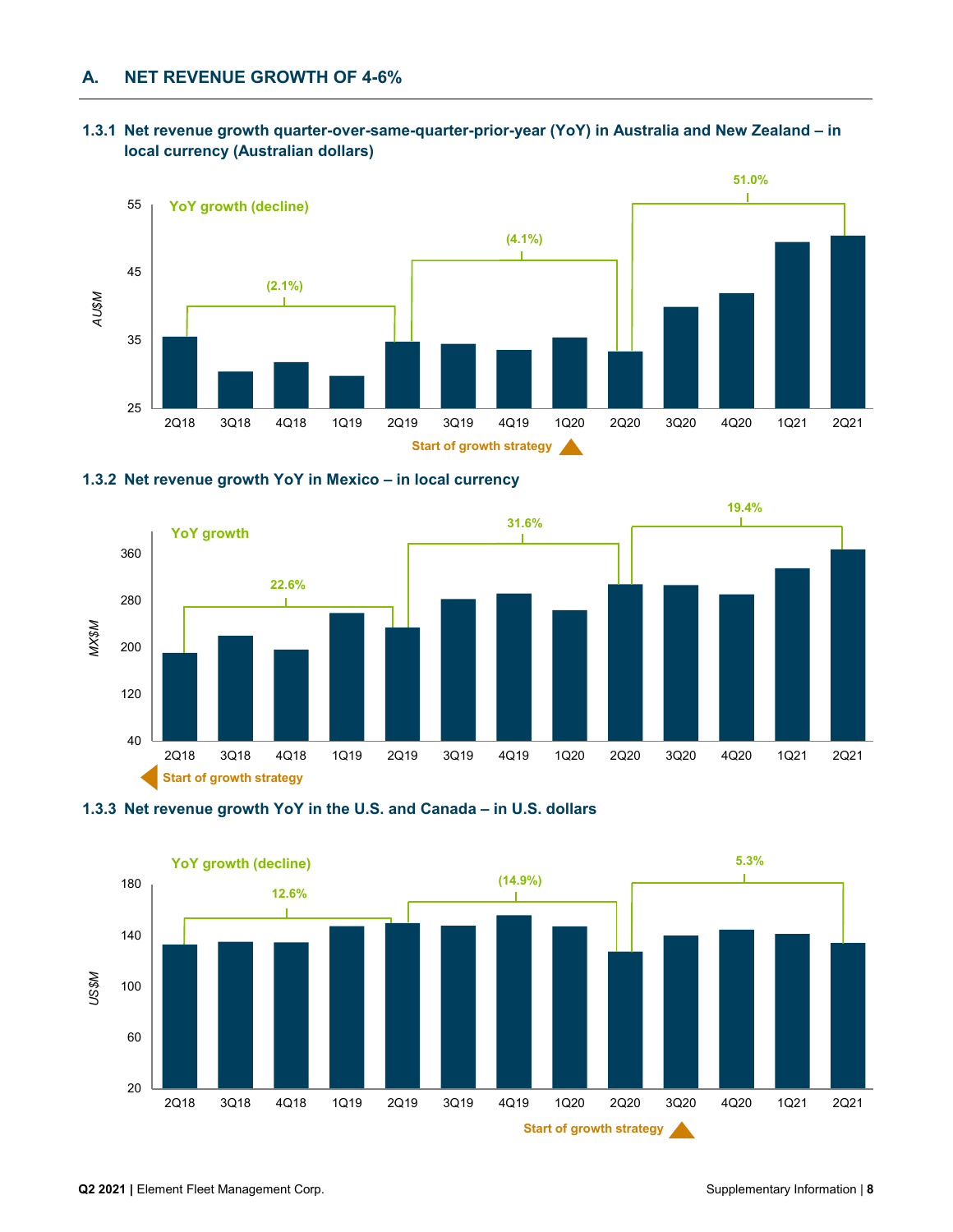# **A. NET REVENUE GROWTH OF 4-6% ATOP A SCALABLE OPERATING PLATFORM**

## **1.3.4 Global net revenue growth YoY**



Global net revenue grew 12.8% YoY in Q2 2021 before the impact of changes in FX.

## **1.4 Global adjusted operating income growth YoY**

Global adjusted operating income grew 23.4% YoY in Q2 2021 before the impact of changes in FX. Operating margin increased ~460 bps year-over-year in Q2 2021 as global net revenue grew and adjusted operating expenses (not shown) decreased by 2.2%. Adjusted operating income and margin declined quarter-over-quarter due to Q1 2021 having benefited from our decision to pull forward Q2 syndication volume in response to robust market conditions.

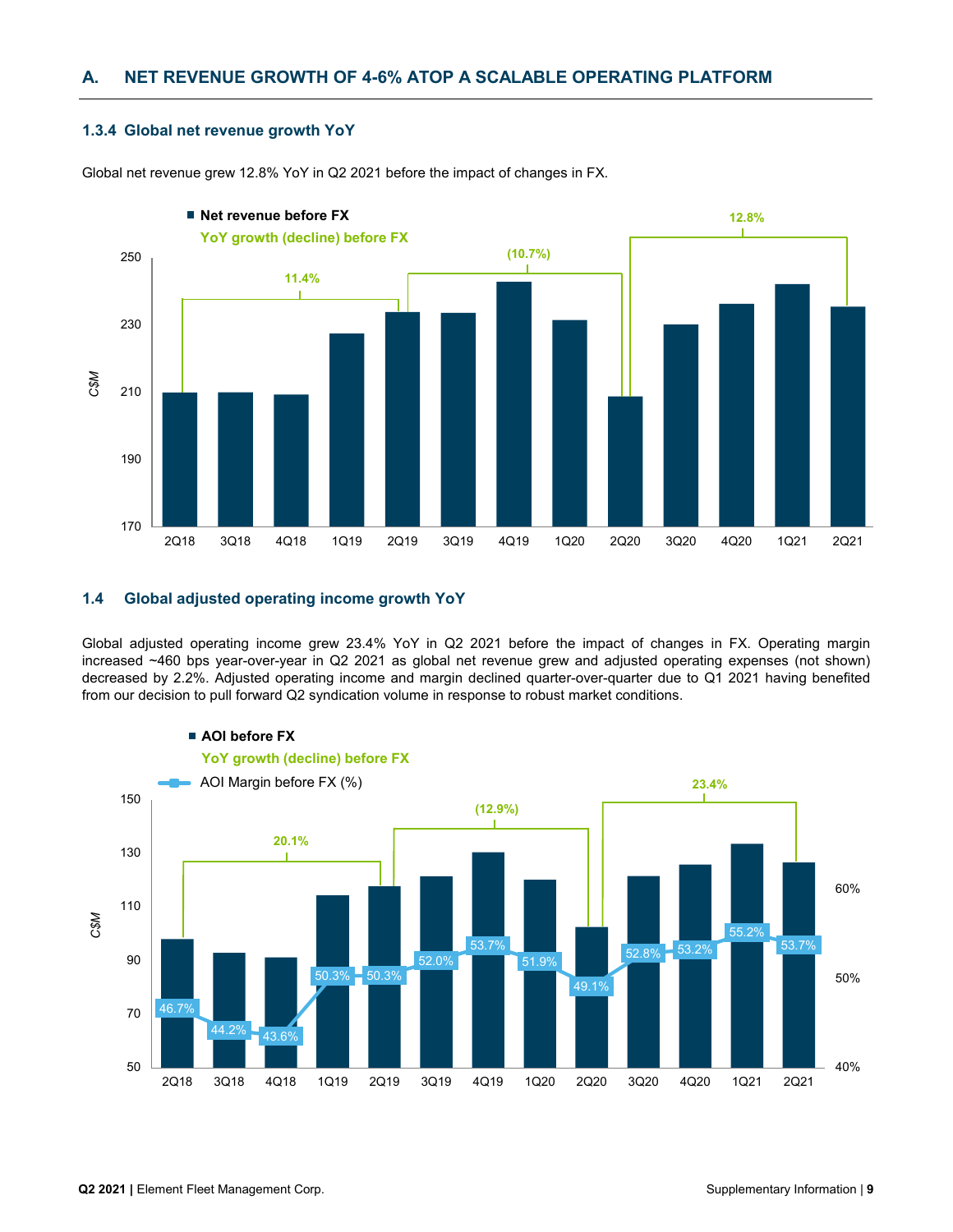# **B. ADVANCE A CAPITAL-LIGHTER MODEL BY INCREASING SERVICE PENETRATION…**

#### **2.1 Net revenue by geography and line item, and service revenue by geography, nature and product**

We earn varying degrees of service revenue in different geographies, and the nature of that service revenue (usage-based versus recurring) varies by geography as well as by product across our business. Globally, we have ample opportunity to generate more and a higher proportion of service revenue, which is aligned with our advancement of a capital-lighter business model. Service revenue requires little capital to generate – typically only the net working capital required to pay our outsourced service providers until we are reimbursed by our clients – making service revenue highly accretive to returns on equity.

- Net financing revenue
- **Australia and New Zealand**
- Service revenue Syndication revenue



**Mexico**



|       |                               | Note: In most cases, services have both usage-based<br>and recurring components to their revenue. Globally<br>overall, approximately two thirds of our service<br>revenue is usage-based and one third is recurring. |
|-------|-------------------------------|----------------------------------------------------------------------------------------------------------------------------------------------------------------------------------------------------------------------|
|       | Accident                      | Accident                                                                                                                                                                                                             |
| Fuel  |                               | Fuel                                                                                                                                                                                                                 |
|       | Maintenance                   | Maintenance                                                                                                                                                                                                          |
|       | Roadside assistance           | Insurance                                                                                                                                                                                                            |
|       | <b>Telematics</b>             | <b>Telematics</b>                                                                                                                                                                                                    |
| Tires |                               | Peace of Mind                                                                                                                                                                                                        |
|       | Tolls & violations            |                                                                                                                                                                                                                      |
|       |                               |                                                                                                                                                                                                                      |
|       | Accident                      | Accident                                                                                                                                                                                                             |
| Fuel  |                               | Fuel                                                                                                                                                                                                                 |
|       | Maintenance                   | Maintenance                                                                                                                                                                                                          |
|       | Telematics                    | Telematics                                                                                                                                                                                                           |
|       | Titling & registration        | Titling & registration                                                                                                                                                                                               |
|       |                               |                                                                                                                                                                                                                      |
|       |                               |                                                                                                                                                                                                                      |
|       |                               |                                                                                                                                                                                                                      |
|       |                               |                                                                                                                                                                                                                      |
|       |                               |                                                                                                                                                                                                                      |
|       |                               |                                                                                                                                                                                                                      |
|       |                               |                                                                                                                                                                                                                      |
|       |                               |                                                                                                                                                                                                                      |
|       | Accident                      | Accident                                                                                                                                                                                                             |
| Fuel  | Acquisitions                  | Driver safety<br>Fuel                                                                                                                                                                                                |
|       | Long term rentals             | <b>Fleet Partnership Solutions</b>                                                                                                                                                                                   |
|       | Maintenance                   | Maintenance                                                                                                                                                                                                          |
|       | Taxable benefits              | End of contract                                                                                                                                                                                                      |
|       | Remarketing                   |                                                                                                                                                                                                                      |
|       | Roadside assistance           |                                                                                                                                                                                                                      |
|       | Telematics                    | Telematics                                                                                                                                                                                                           |
|       | Titling & registration        | Titling & registration                                                                                                                                                                                               |
|       | <b>Tolls &amp; violations</b> |                                                                                                                                                                                                                      |



**U.S. and Canada**

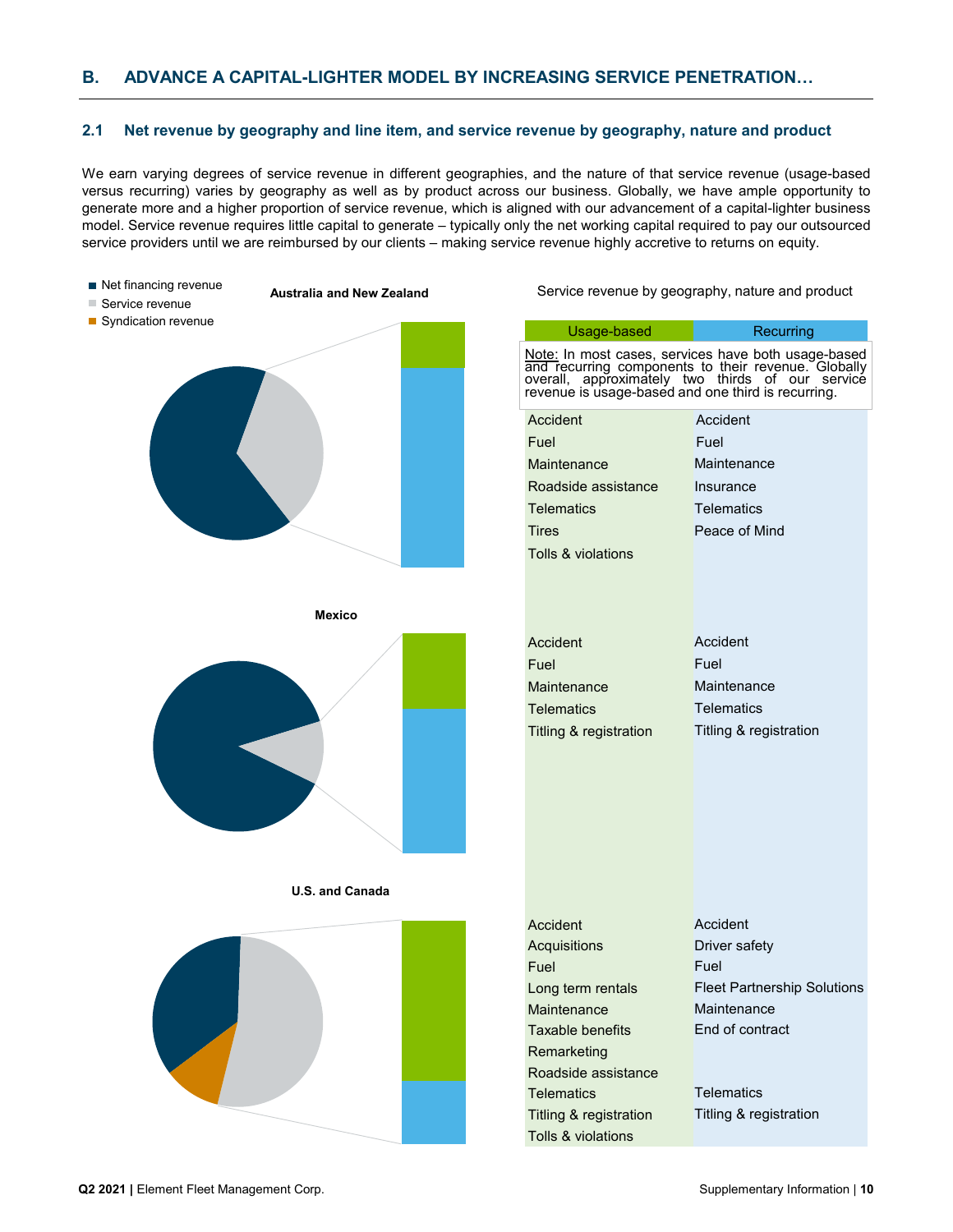## **2.2 Quarterly syndication volume and revenue yield**

We strategically syndicate U.S. leases as part of our evolving capital-lighter business model when the economics of syndication are superior to holding the assets on our balance sheet. Syndication monetizes a fraction of our tax assets (which we have in abundance) and helps to manage leverage as well as client concentration risk. We continue to welcome new investors in our syndicated assets and expand our offering in terms of client names syndicated.



*# of Client names syndicated for the first time*

### **2.3 Quarterly average net earning asset mix and pre-tax return on common equity**

New 3 5 3 5 2 8 3 4 9 22

Syndication of U.S. leases accelerated the growth of Australia/New Zealand and Mexico net earning assets (which generate higher net financing revenue yields) as a percentage of total average net earning assets. Syndication enhances returns on equity by increasing the velocity of operating income and strengthening net financing revenue's contribution to same.



#### **Definitions**

pROcE The sum of (before-tax adjusted operating income, minus preferred share dividends) for each of the current and three preceding quarters; divided by (average total equity for the current quarter and same-quarter prior year, minus current quarter preferred share capital).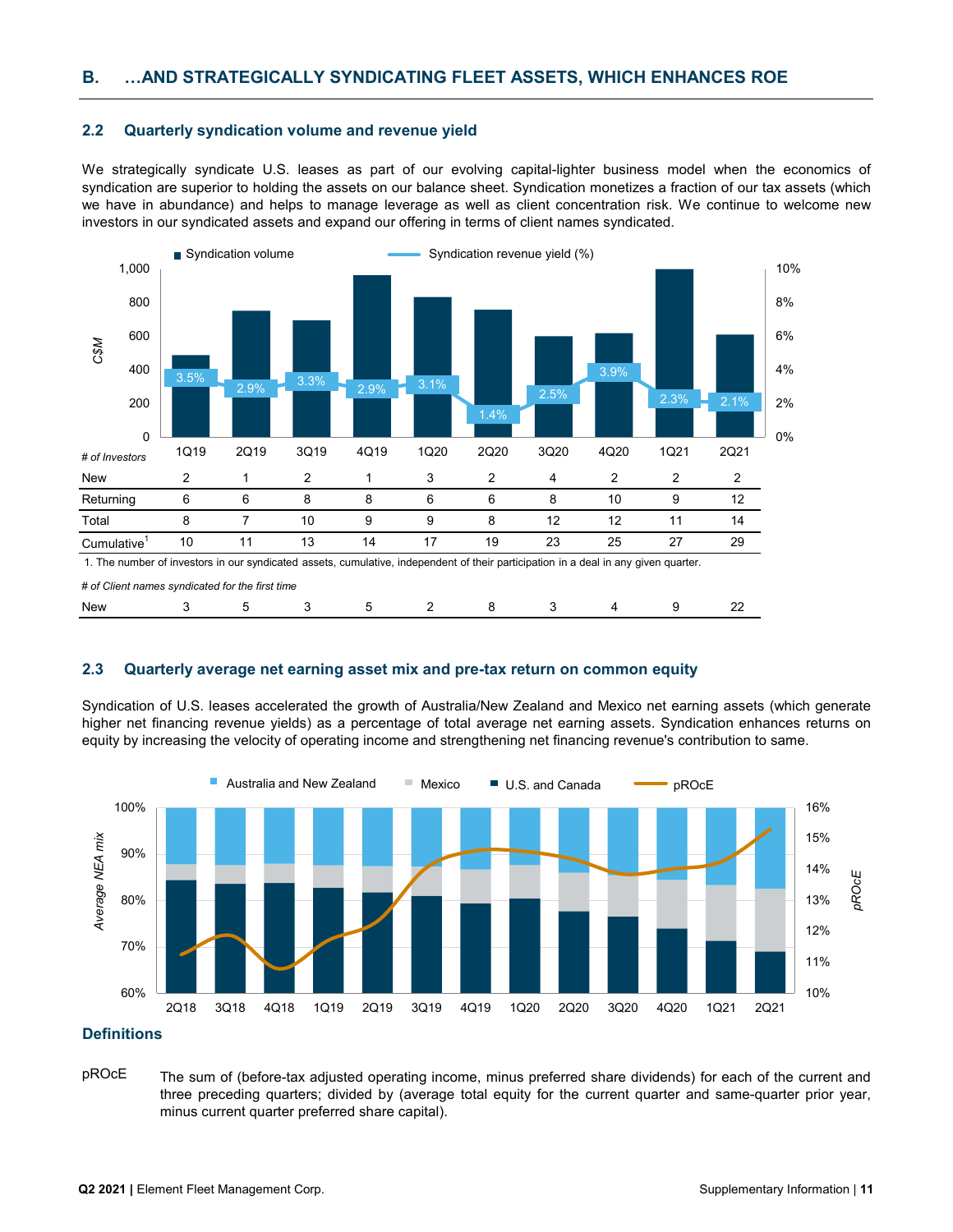## **2.4 Debt and equity relative to assets under management**

In 2020, we reduced Element's liabilities by over \$2.6 billion, while maintaining shareholders' equity essentially flat. We will continue to mature and improve our capital structure as opportunities to do so arise; and we will continue to optimize our cost of funds – all through the lens of a capital-lighter business model. Our assets under management are largely independent of these changes.

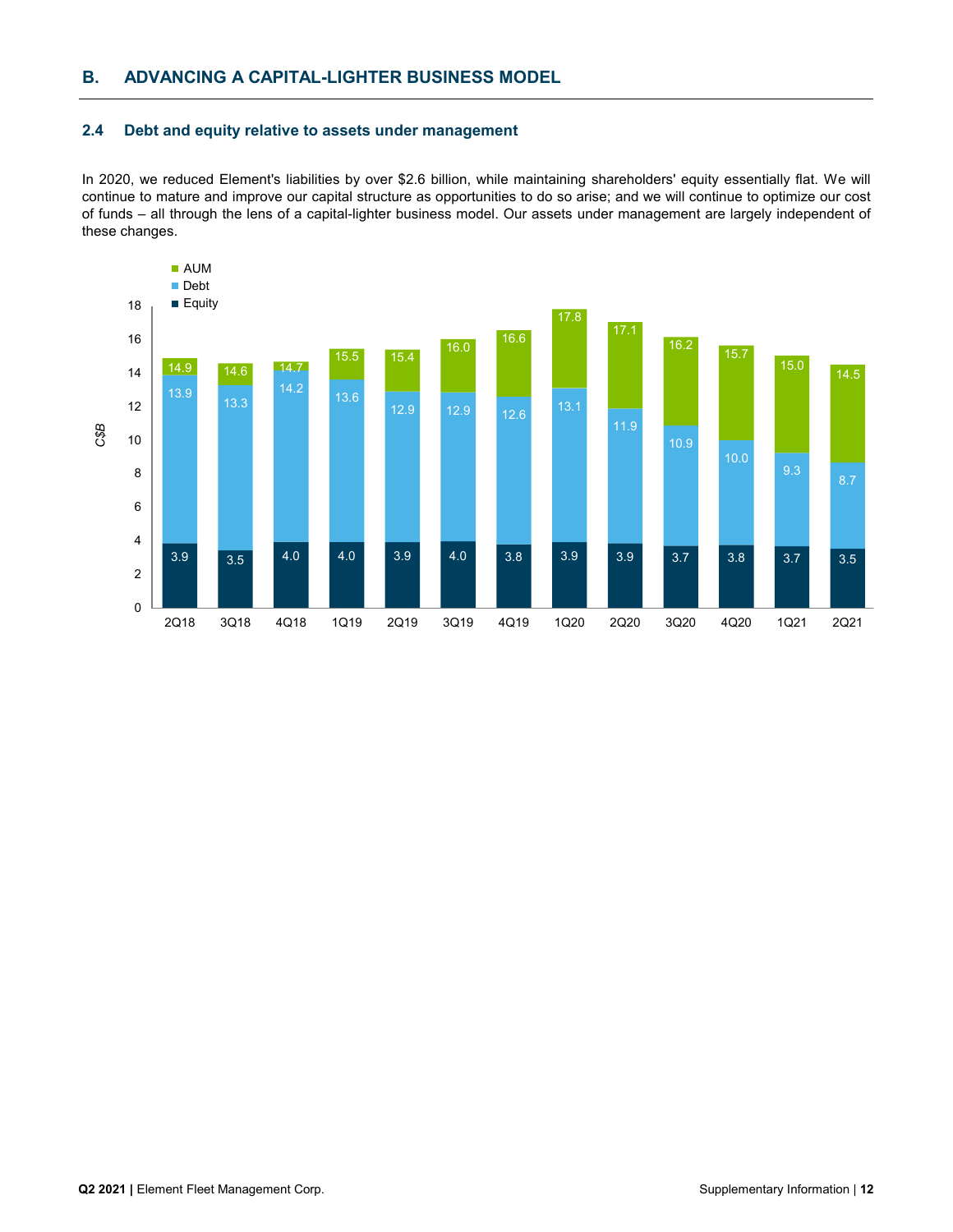

## **2.5.1 Global assets under management on a constant currency basis**







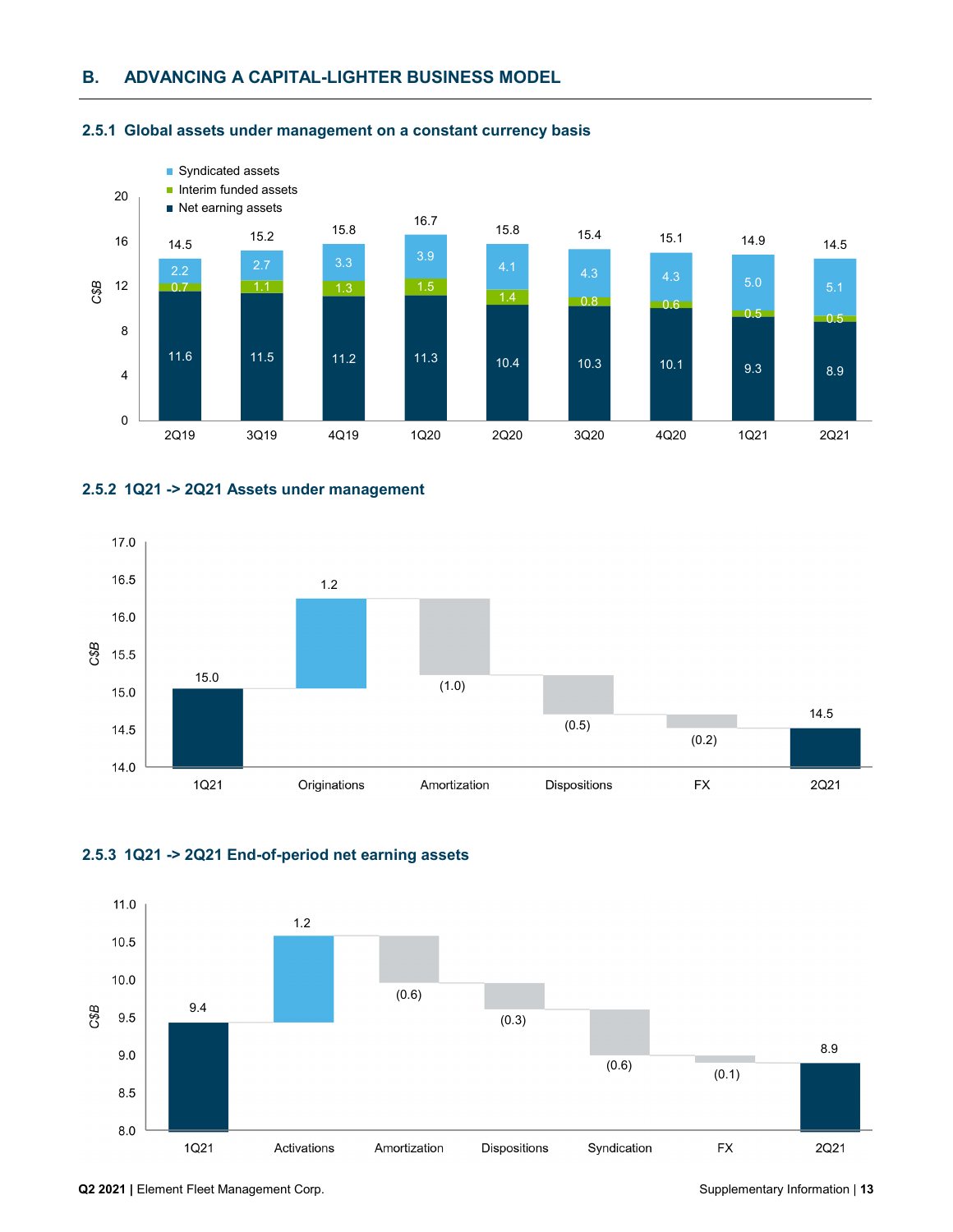### **3.1.1 Free cash flow**

Free cash flow for the quarter was up 4.5% or \$4.8 million from Q2 2020 and 13.8% or \$13.6 million on a constant currency basis (not shown below). The year-over-year growth for the quarter (before the impact of changes in FX) was driven by higher before-tax adjusted operating income in Q2 2021. Quarter-over-quarter, free cash flow grew 12.9% or \$12.8 million, and 16.3% or 15.7 million on a constant currency basis (not shown below) primarily based on the normalization of cash tax costs in the quarter.

| CAD, millions (except free cash flow per common share)        | 2Q19  | 3Q19  | 4Q19  | <b>FY19</b> | 1Q20  | 2Q20  | 3Q20  | 4Q20  | <b>FY20</b> | 1Q21  | 2Q21  |
|---------------------------------------------------------------|-------|-------|-------|-------------|-------|-------|-------|-------|-------------|-------|-------|
| Before-tax adjusted operating income                          | 126.0 | 127.6 | 138.4 | 514.0       | 129.3 | 111.1 | 129.0 | 132.1 | 501.5       | 137.3 | 126.5 |
| Add: Cash received but revenue recognition deferred           |       |       |       |             |       |       |       |       |             |       |       |
| Subtract: Deferred revenue recognized but previously received |       |       |       |             |       |       |       |       |             |       |       |
| Subtract: Expenditures made but expense recognition deferred  |       |       |       |             |       |       |       |       |             |       |       |
| Add: Deferred expenses recognized but previously expended     |       |       |       |             |       |       |       |       |             |       |       |
| Non-cash and cash additions / subtractions, net               | 12.2  | 33.9  | 14.2  | 73.7        | 28.4  | 18.8  | 18.5  | 7.4   | 73.1        | 3.2   | 13.8  |
| Cash from operations                                          | 138.2 | 161.5 | 152.6 | 587.7       | 157.7 | 130.0 | 147.6 | 139.5 | 574.6       | 140.5 | 140.3 |
| Subtract: Sustaining capital investments                      | 10.2  | 10.6  | 6.9   | 41.4        | 10.5  | 7.3   | 9.5   | 14.4  | 41.7        | 10.3  | 11.0  |
| Subtract: Preferred share dividends                           | 11.2  | 11.1  | 11.0  | 44.4        | 10.9  | 10.9  | 10.9  | 8.1   | 40.8        | 8.1   | 8.1   |
| Subtract: Cash taxes                                          | 8.6   | 17.9  | 9.4   | 45.8        | 10.0  | 4.4   | 19.6  | 9.0   | 43.0        | 22.7  | 9.1   |
| Required cash expenses, total                                 | 30.0  | 39.5  | 27.3  | 131.6       | 31.4  | 22.6  | 40.0  | 31.5  | 125.4       | 41.2  | 28.2  |
| Free cash flow                                                | 108.2 | 122.0 | 125.3 | 456.1       | 126.3 | 107.3 | 107.6 | 107.9 | 449.2       | 99.3  | 112.1 |
| Weighted avg. no. of common shares o/s (million)              | 434.7 | 435.1 | 435.8 | 434.8       | 437.3 | 437.8 | 438.8 | 440.2 | 438.6       | 438.5 | 428.6 |
| Per common share outstanding                                  | 0.25  | 0.28  | 0.29  | 1.05        | 0.29  | 0.25  | 0.25  | 0.25  | 1.02        | 0.23  | 0.26  |

1. Certain cash revenue received and cash expenses paid in any given quarter are deferred and amortized for accounting purposes, resulting in their recognition over the course of subsequent quarters. As a result, non-cash revenue and non-cash expenses are part of any given quarter's accounting results. The line item footnoted above nets the non-cash revenue and expenses included in before-tax AOI against real cash revenue received and expenses paid in the quarter.

### **3.1.2 Free cash flow and adjusted operating income per share**

Q2 2021 free cash flow per common share increased by \$0.01 from Q2 2020 and \$0.04 on a constant currency basis, while adjusted EPS grew \$0.01 and \$0.03 on the same comparative bases respectively. Q2 2021 free cash flow per common share grew \$0.03 quarter-over-quarter and \$0.04 before the impact of changes in FX, while adjusted EPS decreased \$0.02 quarterover-quarter and \$0.01 on a constant currency basis. These differences between FCF and Adjusted Earnings Per Share highlight how much lower Element's real (*ie* . cash) tax costs are than the effective tax rate on our reported earnings.





# **3.2 Value of tax assets**

The value of tax assets at the end of Q2 2021 was \$351.8 million, equating to \$0.82 per common share.

| CAD, millions (except tax asset value per common share) | YF17  | YE18  | <b>YE19</b>             | <b>YE20</b> | 1021  | 2Q21  |
|---------------------------------------------------------|-------|-------|-------------------------|-------------|-------|-------|
| Value of tax assets                                     | 147.3 | 365.7 | 392.7 386.3 371.9 351.8 |             |       |       |
| Weighted average number of common shares o/s (million)  | 385.4 | 391.7 | 434.8                   | 438.6       | 438.5 | 428.6 |
| Tax asset value per common share                        | 0.38  | 0.93  | 0.90                    | 0.88        | 0.85  | 0.82  |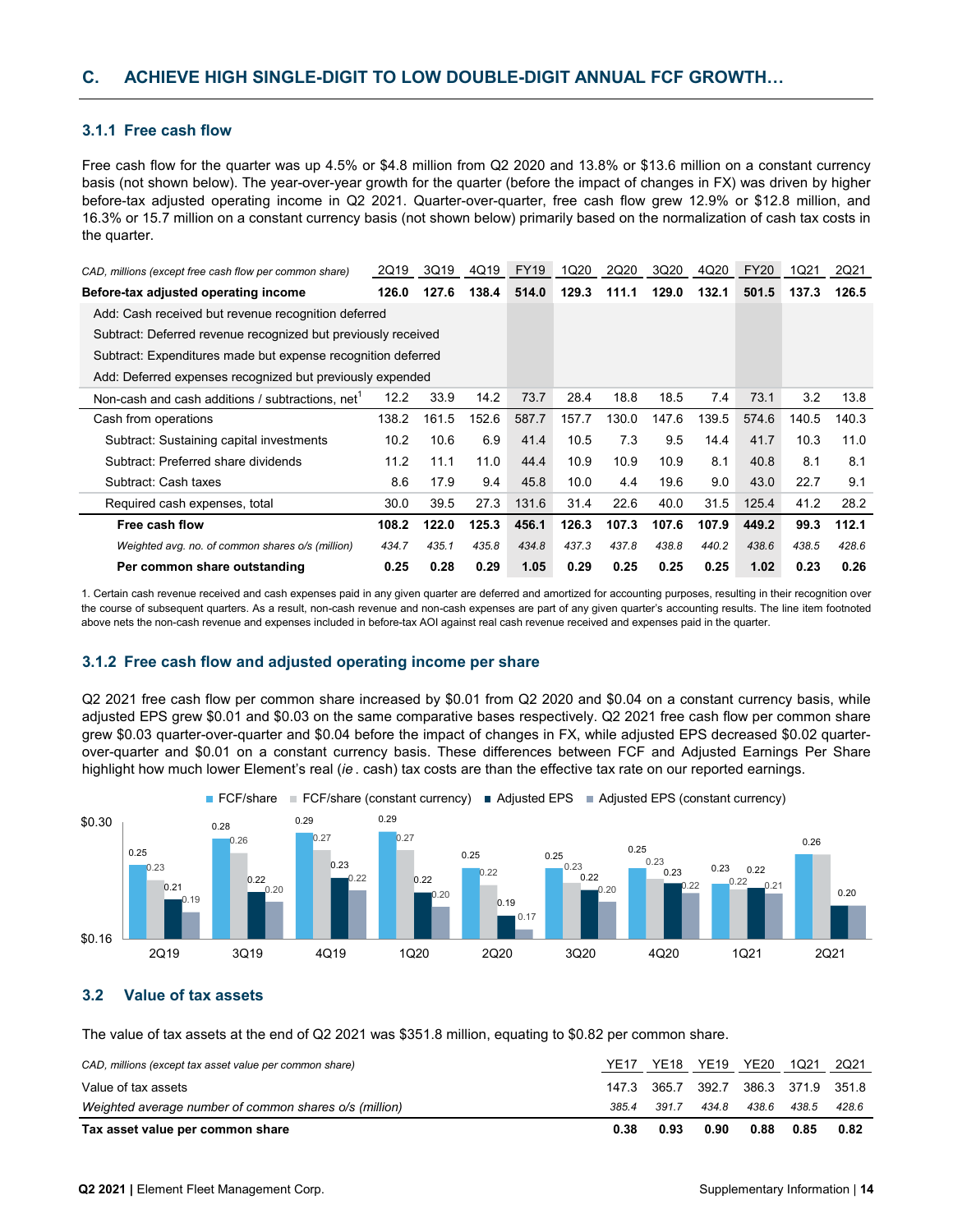## **3.3 NCIB activity**

Element has returned \$303.9 million to common shareholders since commencing our normal course issuer bid (NCIB) in late 2020. We have repurchased over 50% of the common shares authorized for repurchase under the NCIB – and 5% of our common shares issued and outstanding.

|                                                                 | Units           | Dec 2020 | 1Q21  | Apr 2021 | Mav 2021 | Jun 2021 |
|-----------------------------------------------------------------|-----------------|----------|-------|----------|----------|----------|
| Shares repurchased                                              | <b>Millions</b> | 0.8      | 7.8   | 3.5      | 4.6      | 5.4      |
| Weighted avg. share price                                       | CAD             | 13.12    | 13.30 | 14.34    | 13.89    | 13.88    |
| Cost of repurchases                                             | CAD, millions   | 10.0     | 104.4 | 50.0     | 64.2     | 75.0     |
| Cumulative shares repurchased                                   | <b>Millions</b> | 0.8      | 8.6   | 12.1     | 16.7     | 22.1     |
| as a % of shares authorized for repurchase by NCIB              |                 | 1.7%     | 19.6% | 27.5%    | 38.1%    | 50.4%    |
| as a % of shares issued and outstanding at commencement of NCIB |                 | 0.2%     | 2.0%  | 2.7%     | 3.8%     | 5.0%     |

# **3.4 Changes in common shares issued and outstanding during the NCIB period to date**



## **3.5 Common dividends**

With Element's Q3 results in October 2020, we announced a 44% increase to the common dividend, from \$0.18 to \$0.26 annually per share, representing approximately 30% of the Company's last twelve months' adjusted earnings per share, which is the mid-point of the 25% to 35% payout range the Company plans to maintain going forward.

|                                                             | Units | 2Q20  | 3Q20  | 4Q20  | 1Q21  | 2Q21  |
|-------------------------------------------------------------|-------|-------|-------|-------|-------|-------|
| Common dividend per share                                   | CAD   | 0.045 | 0.045 | 0.065 | 0.065 | 0.065 |
| Annual common dividend per share as a % of LTM adjusted EPS |       | 21.1% | 21.0% | 30.6% | 30.3% | 29.9% |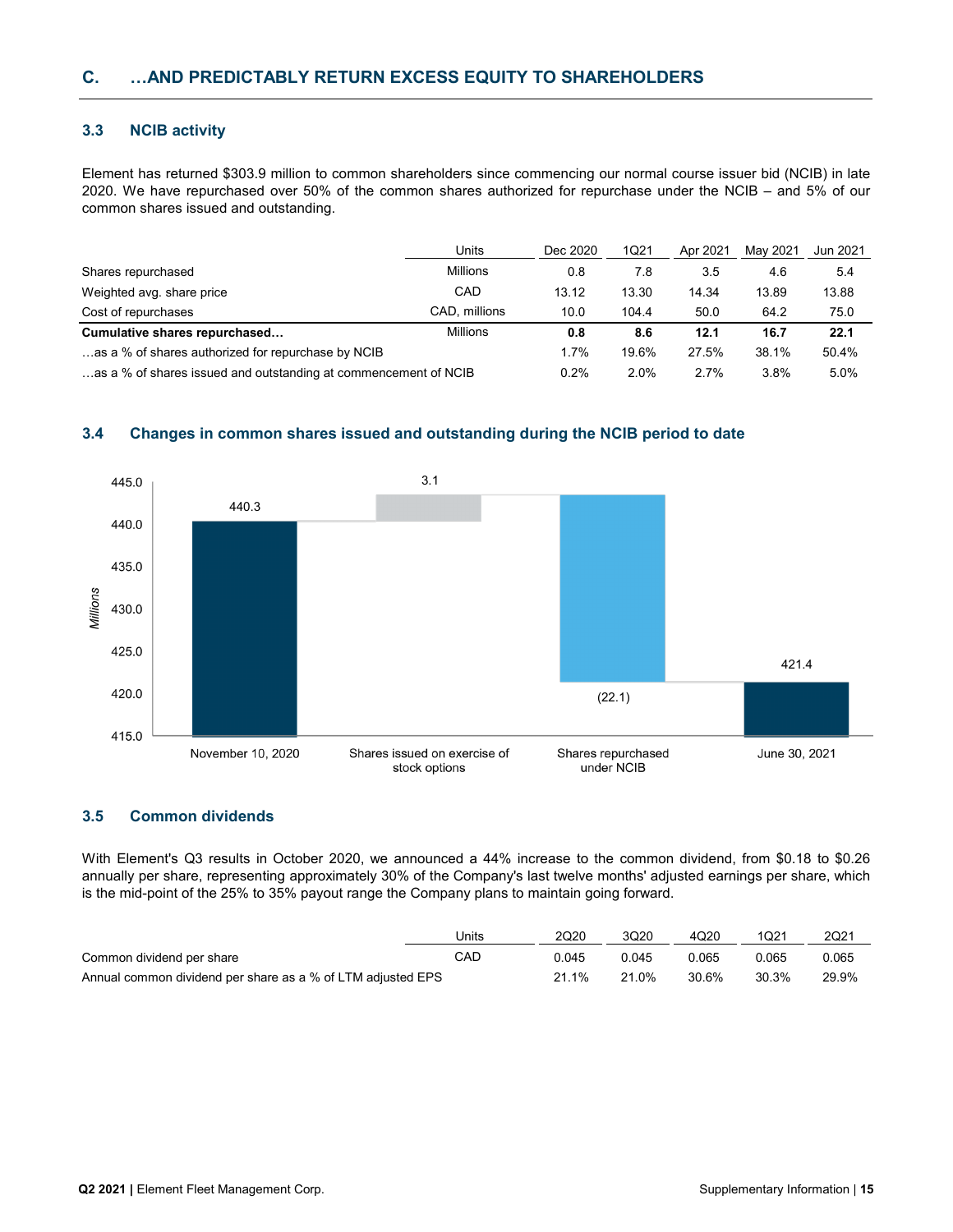# **Electric Vehicles**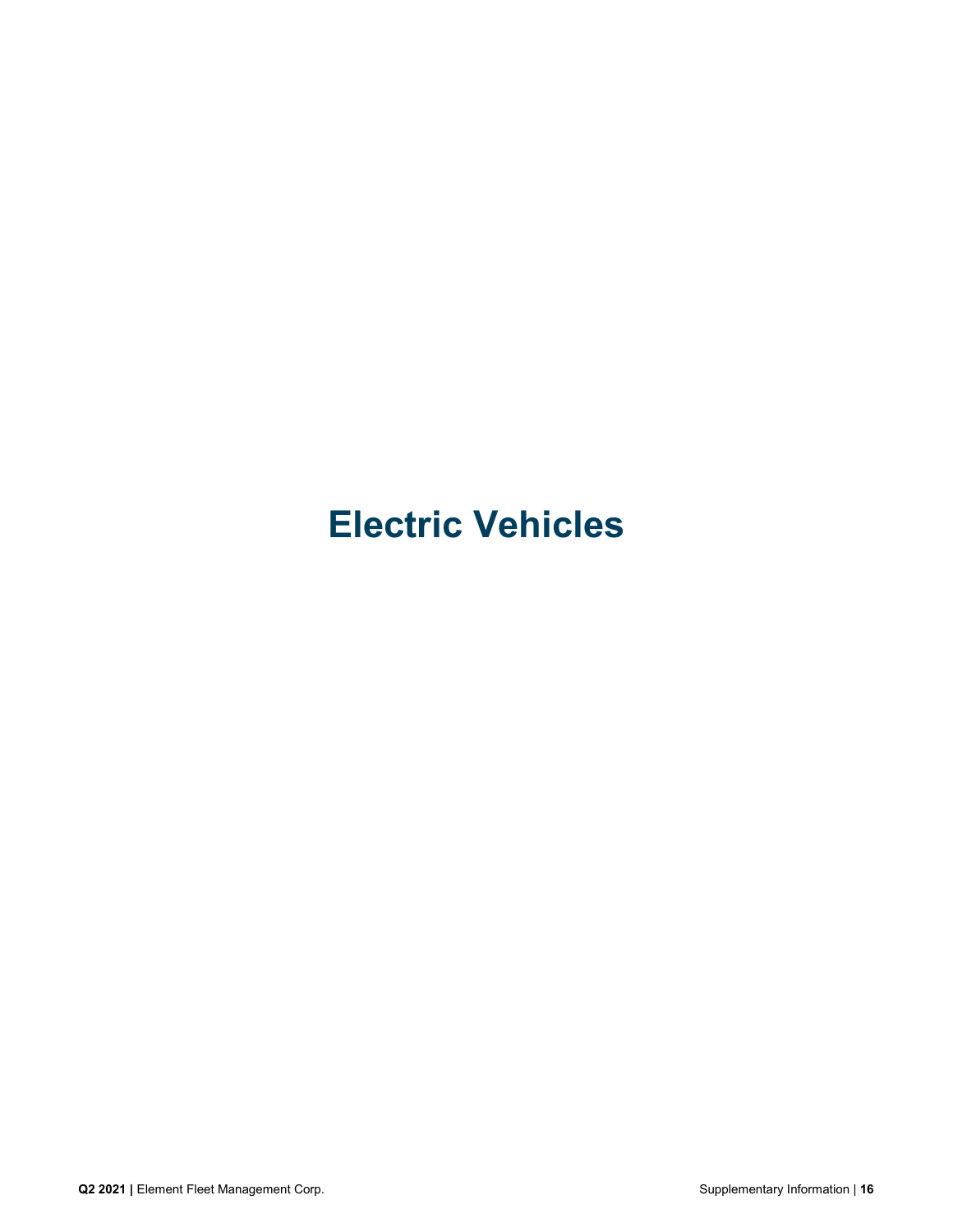# **ELECTRIC VEHICLES**

## **4.1 EV penetration of Element clients' fleets**

Element is well positioned to support our clients and lead our industry through the gradual electrification of automotive fleets. Although EV and hybrid penetration of our clients' fleets is currently immaterial, we are excited by both the economic and environmental benefits of EVs, and we have all the necessary capabilities to electrify our clients' fleets today.



# **4.2 Current estimates as to the timing of battery electric vehicles achieving total cost of ownership/operation (TCO) and purchase price (PP) parity with internal combustion engine vehicles**

| <b>Vehicles</b>                              | <b>TCO Parity</b> | <b>PP Parity</b> | Variables                                                                           |
|----------------------------------------------|-------------------|------------------|-------------------------------------------------------------------------------------|
| Light duty $($ < 10,000 lbs. GVWR)           |                   |                  | Battery capacity, efficiency, cost (production scale)                               |
| (Passenger and light commercial<br>vehicles) | 2023-2025         | ~2025            | Depreciation<br>Gas prices                                                          |
| Medium and heavy duty (>10,000               |                   |                  | Electricity prices<br>Purchase incentives/subsidies                                 |
| lbs. GVWR)                                   | Mid-2020's        | ~2030            | Use case (range, access to charging infrastructure)<br>Maintenance and repair costs |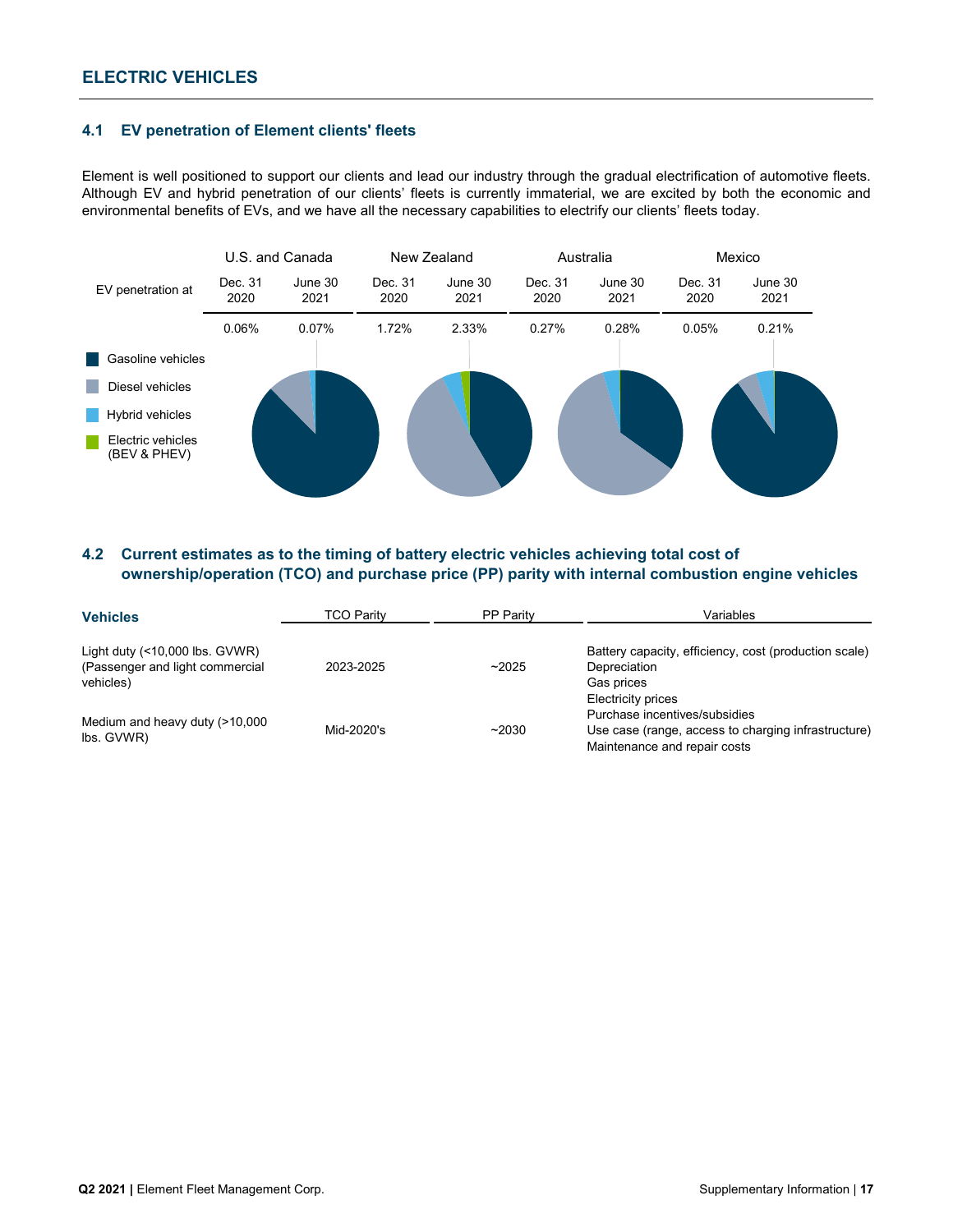# **Earning Asset Diversity**